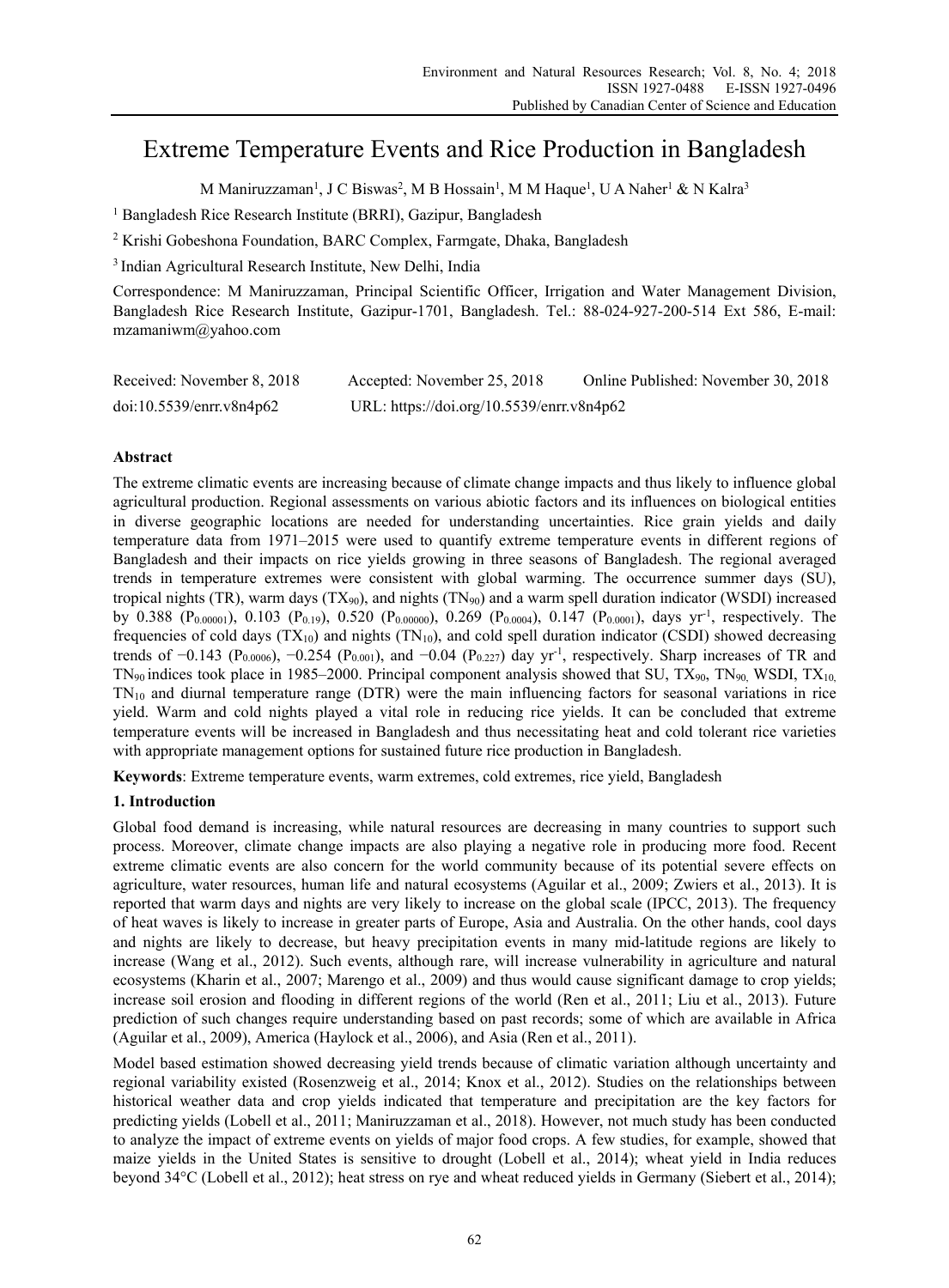and higher night temperature (32°C) affected rice yield in United States (Mohammed & Tarpley, 2009). Deryng et al. (2014) also reported double losses of maize and spring wheat yields due to increase in heat stress at anthesis. Above stated limited literature indicates that understanding climate extremes in relation to crop yield is vital in delineating adaptation strategies for growing rice, the principal food crop for about 50 percent of the global population.

Among rice growing seasons, *Boro* crop (dry season irrigated crop) face both cool and dry conditions at the early growth stages, and hot and humid environment in the flowering and harvesting stages. Pre-monsoon and wet season rice crop are mostly exposed to hot and humid conditions. Since climate change impacts are visible in this part of the world, an assessment on extreme temperature events, especially on its intensity, frequency and duration and its relationship with rice productivity was evaluated to construct future ecology for rice production sustainably.

### **2. Materials and Methods**

#### *2.1 Study Area*

Bangladesh lies in between 20°34' and 26°38' north latitude and 88°01' and 92°41' east longitude having sub-tropical monsoon climate. Winter, summer and monsoon seasons are prominent. Average temperature varies from  $7-13^{\circ}$ C (minimum) to  $24-31^{\circ}$ C (maximum). The highest maximum temperature was  $37^{\circ}$ C although it can rise up to 41<sup>o</sup>C (BBS, 2016). Average annual rainfall varies from 1429 to 4338 millimetres, the maximum in the coastal areas of Chittagong and northern part of Sylhet district; while the minimum in the western and northern parts of the country (BBS, 2016).

#### *2.2 Data Sources, Quality Controls and Analytical Methods*

Meteorological data from 36 stations of Bangladesh Meteorological Department (BMD) was collected of which 26 stations were considered to have long-term observations from 1971 to 2015 (Figure 1). Collected data were checked whether the daily minimum temperature exceeded the maximum temperatures. The selected data quality was controlled by using *RClimDex* 1.0 (Zhang & Yang, 2004) and 11 climate extreme indices were calculated (Table 1). These indices can reflect the changes in intensity, frequency, and duration (Alexander et al., 2006).



Figure 1. Selected weather stations and their distribution in Bangladesh

The extreme temperature indices were divided into three groups- (i) the absolute indices, including summer days, tropical nights, very cold days based on original observation and fixed thresholds; (ii) the relative indices, including warm days and nights and cold days and nights based on percentile approach and (iii) warm and cold spell duration indicators, the diurnal temperature range, and the growing season length. The regional averages were calculated as arithmetic means. Linear tendency estimate method was used to analyze extreme trends events and correlations among events were established based on regional averages by using STAR (Statistical Tool for Agricultural Research) software package (STAR, 2014).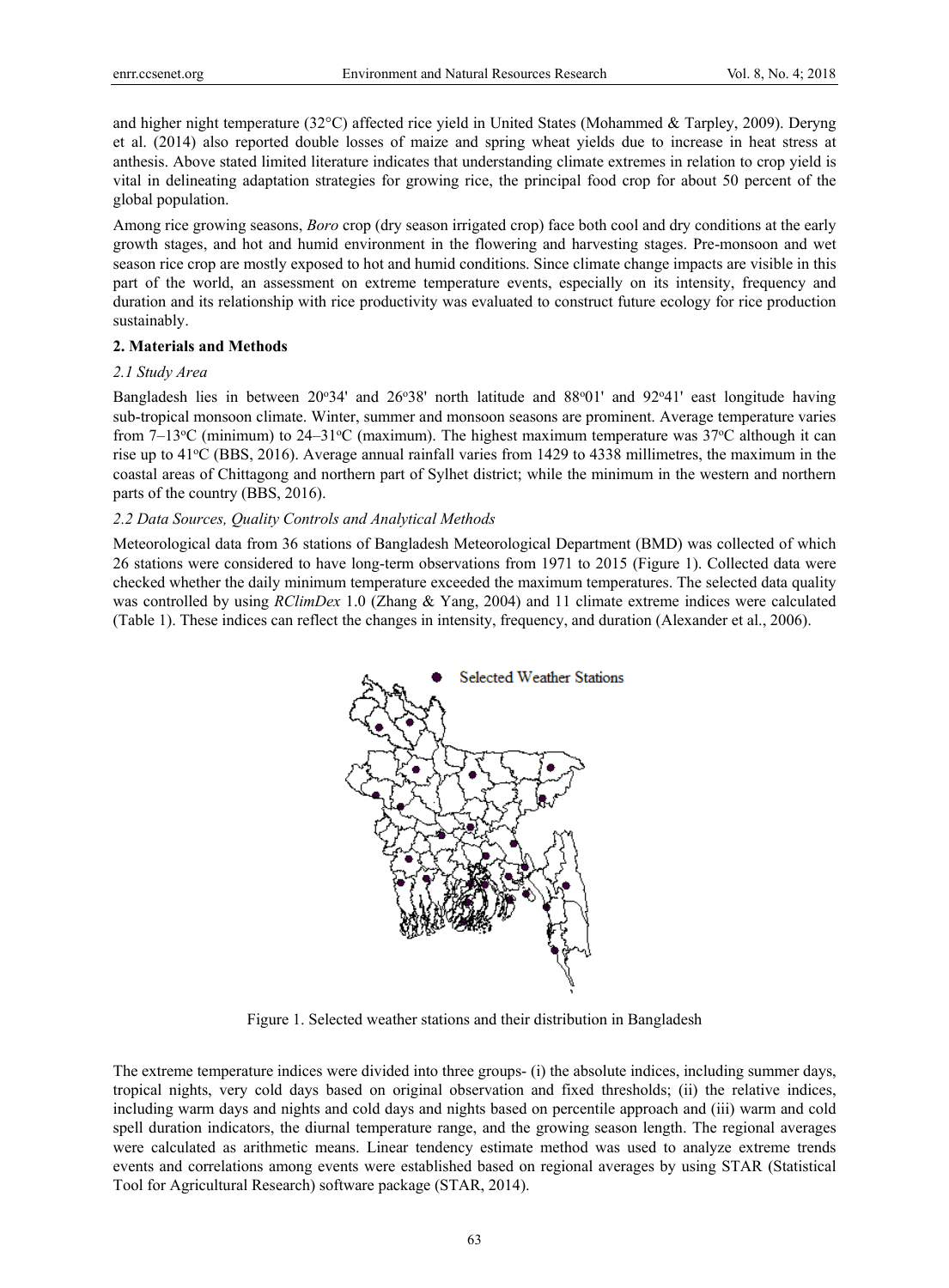The crop yields were recorded from the different issues of Yearbook of Bangladesh Agricultural Statistics. Crop yields showed positive trends due to technological innovation, improvements in seeds, changes in growing practices, etc. Because of extremes occur rarely by definition, one would expect to only have a few occurrences over several decades in a single location. Therefore, rather than analyze each district individually, we have pooled all the district data to evaluate the impact of extremes events on crop yields.

Table 1. Indices of temperature extremes used in the study

| Index       | Description               | Definition                                                                     | Unit        |
|-------------|---------------------------|--------------------------------------------------------------------------------|-------------|
| <b>SU</b>   | Summer days               | Annual count of days when TX>35°C                                              | days        |
| TR          | Tropical night            | Annual count of days when TN>20°C                                              | days        |
| <b>TX90</b> | Warm days                 | Days when $TX > 90th$ percentile                                               | days        |
| <b>TN90</b> | Warm nights               | Days when TN>90 <sup>th</sup> percentile                                       | days        |
| <b>WSDI</b> | Warm spell duration       | Annual count of days with at least 6 consecutive days when $TX > 90th$         | days        |
|             | indicator                 | percentile                                                                     |             |
| <b>VCD</b>  | Very Cold days            | Annual count of days when $TN < 10^{\circ}C$ (Rice)                            | days        |
| <b>TX10</b> | Cold days                 | Days when $TX < 10th$ percentile                                               | days        |
| TN10        | Cold nights               | Days when $TN<10th$ percentile                                                 | days        |
| <b>CSDI</b> | Cold spell duration       | Annual count of days with at least 6 consecutive days when $TN<10th$           | days        |
|             | indicator                 | percentile                                                                     |             |
| GSL         | Growing season length     | Annual count between the first period of at least 6 consecutive days with      | days        |
|             |                           | TG>5°C                                                                         |             |
|             |                           | and the first period after July 1 of 6 consecutive days with $TG < 5^{\circ}C$ |             |
| <b>DTR</b>  | Diurnal temperature range | Annual mean difference between TX and TN                                       | $\rm ^{o}C$ |

TX denotes the daily maximum temperature, TN is the daily minimum temperature, TG is the daily mean temperature. The reference period for the percentiles is 1971–2015. All indices were calculated at annual scale from January to December.

#### *2.3 Mann–Kendall (MK) Trend Test*

The MK test assumed that the climatic series is independent and not robust against autocorrelation, which is a major source of uncertainty in testing and interpreting trends (Li et al., 2014). The Mann–Kendall trend test (Mann, 1995) was used to detect trends in the time series data and the test statistic distribution was explained according to Kendall (1975). More details of the Mann-Kendall test and its statistical ability are documented by Yue et al*.* (2002). In the present study, confidence levels considered were 99%, 95% and 90%. Mann-Kendall test for trend and Sen's slope estimates MAKESENS was used for detecting and estimating trend (Salmi et al., 2002).

### *2.4 Principal Component Analysis (PCA)*

The PCA was performed using SPSS (2014) (version 20.0) for 10 extreme temperature indices (excluding of GSL). The objective of PCA was to obtain minimum data set but without loss of information (Armenise et al., 2013). Principal components (PC) with high Eigen values were considered best representatives explaining the variability (Li et al., 2013). The PCs with Eigen values  $\geq$ 1 were selected since PC with Eigen value <1 account for less variation than generated by a single variable. The retained PCs were subjected to varimax rotation to maximize the correlation between PC and temperature extreme indices by distributing the variance (Waswa et al., 2013). Under each PC, highly weighted variables were selected as the influential indicators for rice production. Multivariate correlation coefficients were used to check for redundancy and correlation between the variables. If the parameters were significantly correlated, then the one with the highest loading factor was retained in the MDS and all others were eliminated from the MDS to avoid redundancy. The variables with the highest factor loading (0.70) were retained as indicator among the well-correlated variables (Andrews & Carroll, 2001).

## **3. Results and Dissuasion**

## *3.1 Extreme Temperature Events*

## 3.1.1 Warm Temperature Extremes (SU, TR, TX90, TN90 and WSDI)

Summer days (SU), warm days  $(TX_{90})$ , warm nights  $(TN_{90})$  and warm spell duration indicator (WSDI) have increased significantly in Bangladesh from 1971 to 2015. The annual trends in SU, TX<sub>90</sub>, TN90 and WSDI were 0.388 (P<sub>0.00001</sub>), 0.520 (P<sub>0.0000</sub>), 0.269 (P<sub>0.0004</sub>) and 0.147 (P<sub>0.0001</sub>) day yr<sup>-1</sup>, respectively (Figures 2a, c, d, e). The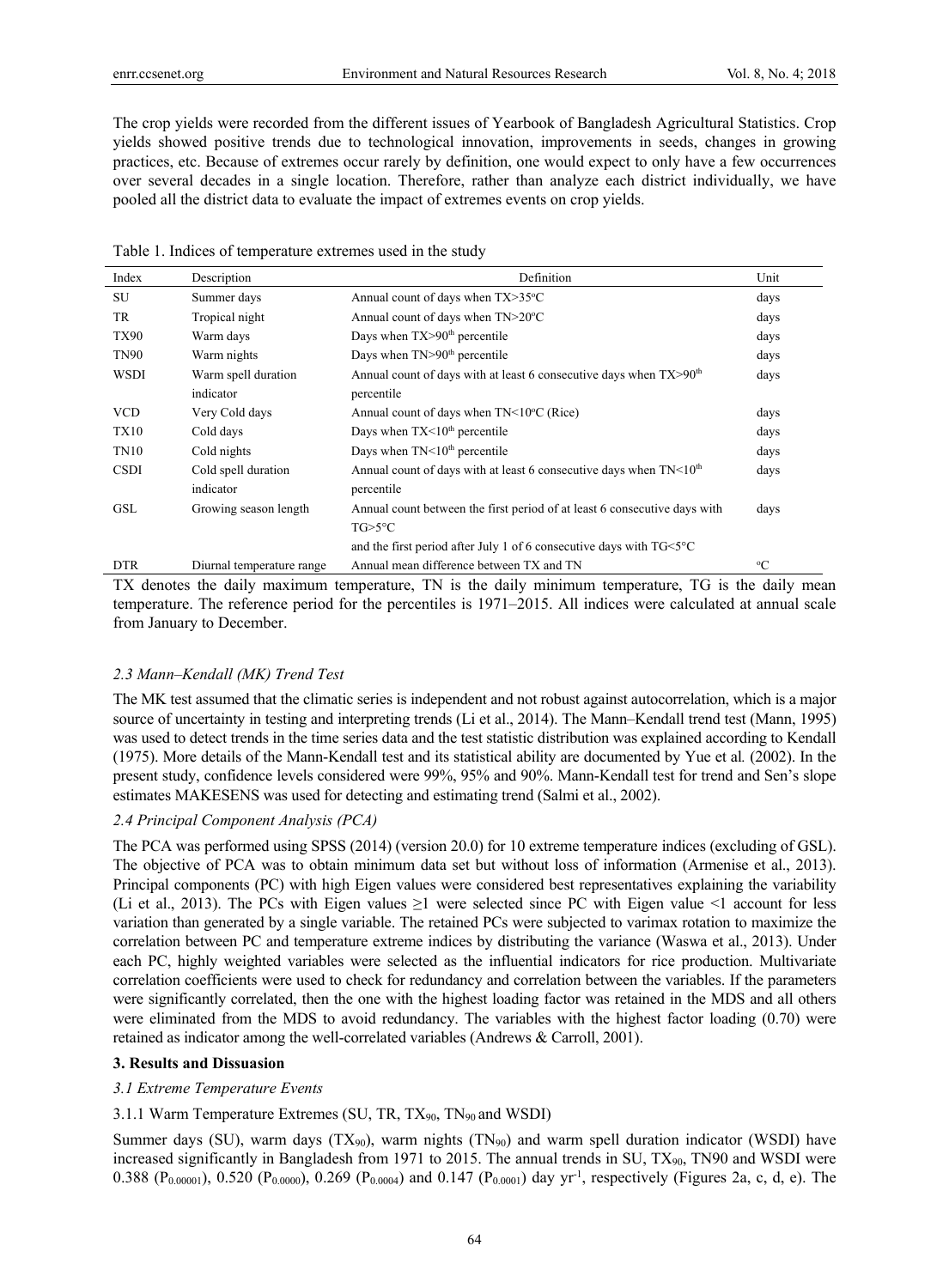tropical nights (TR) was also increasing, although insignificant, at 0.103 day  $yr^{-1}$  (P<sub>0.19</sub>) for the same period (Figure 2b). The recent decadal trends (2005 to 2015) for TR and  $TN_{90}$  showed sharp decline (Figures 2b & d). There was significantly increased spatial distribution trends for SU, TR,  $TX_{90}$  and  $TN_{90}$  in 77%, 35%, 81% and 69% of stations, respectively (Table 2 and Figures 3a, b, c & d); whereas significantly decreasing trends were observed for TR and  $TN_{90}$  by 15% and 8%, respectively (Table 2 and Figures 3b & d). The SU and TR increased significantly for all over the country (Figures 3a & b). The significant increases in  $TX_{90}$  over time were concentrated in southern, north-eastern and northern part of Bangladesh (Figure 4c); but increased TN90 were distributed in all over Bangladesh (Figure 4d). Sun et al. (2016) also reported increased trend of warm extremes over the Loess Plateau in China during 1960–2013. A combination of increased temperature and reduced rainfall resulted in increased evapotranspiration, which is detrimental to crop growth. Besides, increased surface temperature will lead to release of more carbon from the topsoil, which in turn will reduce soil fertility (Hossain et al., 2017).



Figure 2. Annual and decadal extreme temperature events in Bangladesh; straight line represents linear regression and dotted line indicates decadal average during 1971–2015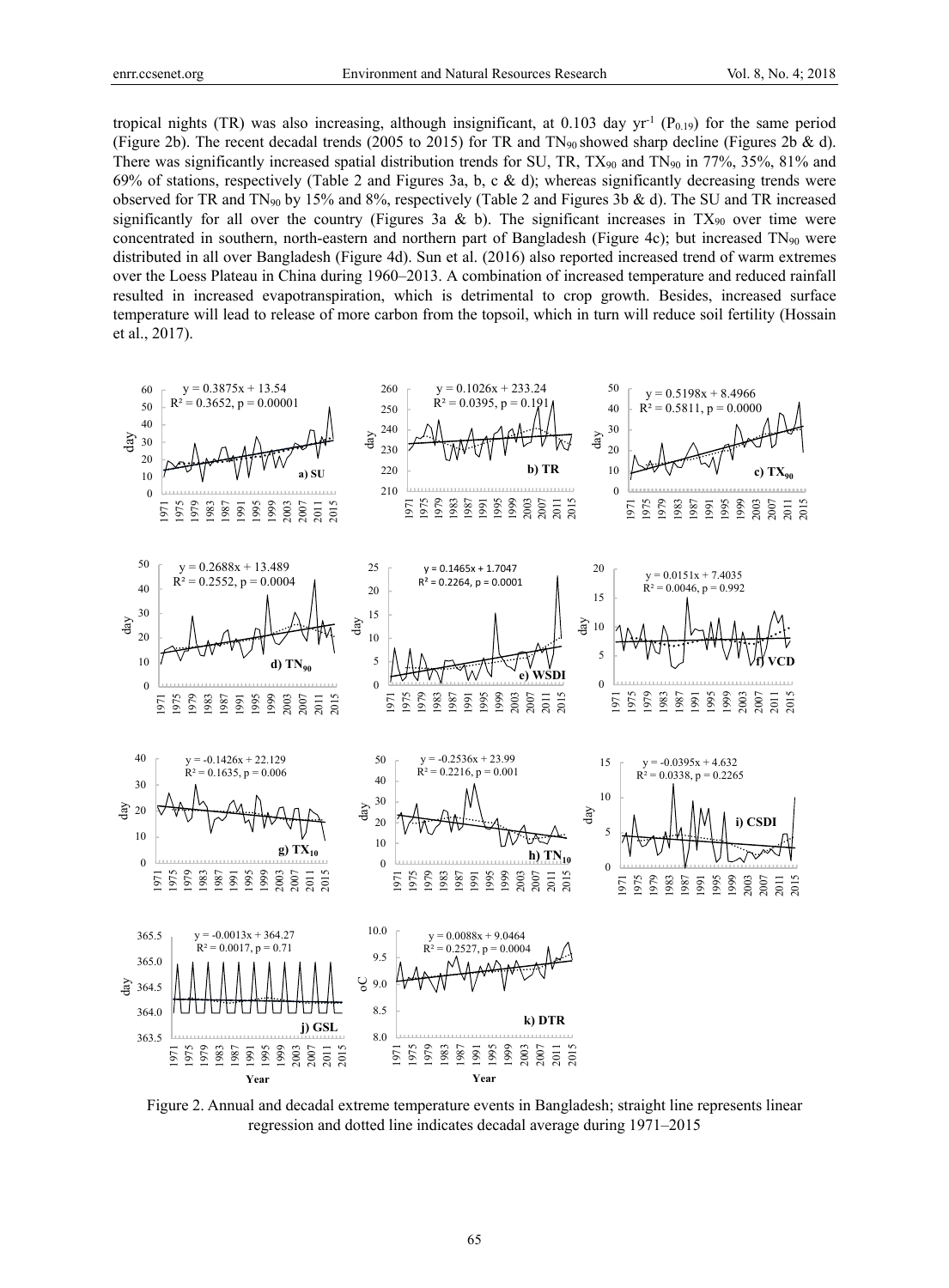## 3.1.2 Cold Temperature Extremes (VCD,  $TX_{10}$ ,  $TN_{10}$ , CSDI)

The annual changes in cold extremes in Bangladesh during 1971–2015 are shown in a similar way in Figures 2f, g, h & i. Among the cold extremes, the spatial variability of  $TX_{10}$  and  $TN_{10}$  indicators are shown in Figures 3e & f. We have considered 10°C or less as very cold days (VCD) for rice, which has slightly increased in during the past 45 years. The annual trends in VCD were 0.015 ( $P_{0.991}$ ) day yr<sup>-1</sup> in 1971–2015 (Figure 2f). The VCD has sharply increased in last decade (Figure 2f).

Country average cold days  $(TX_{10})$  and cold nights  $(TN_{10})$  decreased significantly by -0.143 (P  $_{0.006}$ ) and -0.254 (P  $_{0.001}$ ) day yr<sup>-1</sup>, respectively (Figures 2g & h) in about 54% and 73% of stations for the last 45 years (Table 2 and Figures 3e & f). The significant decrease in TX<sub>10</sub> in most areas varied from −0.45 to −0.15 day yr<sup>-1</sup> (Figure 3e), while most of the stations showed significant decreases in TN<sub>10</sub> rates between  $-0.70$  to  $-0.25$  day yr<sup>-1</sup> (Figure 3f). Though not significant, the cold spell duration indicator (CSDI) decreased by −0.04 day yr<sup>-1</sup> (P<sub>0.227</sub>) during 1971–2015 and the rate sharply increased in the recent decade (Figure 2i). Similar findings were also reported by Sun et al. (2016) for the Loess Plateau of China. There is an indication that cool night frequencies are reducing more quickly in northern Bangladesh. There is also a trend towards fewer cool days and more warm days, although with lower confidence level. Dastagir (2015) reported higher confidence level for the reduction of cool night numbers but increased number of warm nights over 1970–2009.

Table 2. Decadal extreme temperature indices (MAKESENS test) for different regions in Bangladesh during 1971-2015

| Location          | <b>SU</b>  | <b>TR</b>   | TX <sub>90</sub> | $TN_{90}$   | $TX_{10}$   | $TN_{10}$   | <b>DTR</b>  |
|-------------------|------------|-------------|------------------|-------------|-------------|-------------|-------------|
| Bogra             | 0.200      | $0.343**$   | $0.441***$       | $0.376***$  | $-0.043$    | $-0.521***$ | $-0.008$    |
| Dinajpur          | $-0.306$   | 0.012       | 0.139            | $0.414***$  | 0.135       | $-0.139$    | $-0.017**$  |
| Ishwardi          | 0.214      | $0.250**$   | $0.165*$         | $0.222**$   | $-0.077$    | $-0.331***$ | $-0.012$    |
| Rajshahi          | $0.869***$ | 0.000       | $0.355**$        | 0.060       | $-0.060$    | $-0.069$    | $0.015*$    |
| Rangpur           | 0.000      | 0.167       | 0.102            | $0.472***$  | 0.136       | $-0.111$    | $-0.016**$  |
| Barisal           | $0.468***$ | 0.045       | $0.517***$       | 0.099       | $-0.248**$  | $-0.363**$  | 0.011       |
| Bhola             | $0.148*$   | 0.222       | $0.305***$       | $0.197*$    | $-0.126*$   | $-0.316***$ | $-0.002$    |
| Chandpur          | $0.582***$ | 0.000       | $0.553***$       | $0.238**$   | $-0.131*$   | $-0.141$    | $0.024**$   |
| Chittagong        | $0.134**$  | $0.360**$   | $0.529***$       | $0.639***$  | $-0.238*$   | $-0.549***$ | 0.000       |
| Comilla           | $0.278***$ | 0.048       | $0.502***$       | $0.225*$    | $-0.135$    | $-0.308**$  | 0.007       |
| Cox's Bazar       | $0.182***$ | $0.418***$  | $1.237***$       | $0.490***$  | $-0.135$    | $-0.618***$ | $0.025***$  |
| Dhaka             | $0.427*$   | $0.400***$  | $0.480***$       | $0.640***$  | $-0.190*$   | $-0.481***$ | $-0.010$    |
| Faridpur          | $0.574**$  | $0.400**$   | $0.798***$       | $0.556**$   | $-0.171**$  | $-0.370***$ | 0.005       |
| Feni              | $0.130*$   | $-0.231$    | 0.051            | $-0.017$    | $-0.016$    | $-0.218**$  | 0.003       |
| Hatia             | $0.057**$  | $-0.455*$   | $0.595***$       | $-0.016$    | $-0.251***$ | 0.132       | $0.042***$  |
| Jessore           | $1.108***$ | $-0.065$    | $0.860***$       | 0.002       | $-0.263***$ | $-0.427***$ | $0.021***$  |
| Khepupara         | $0.222**$  | $-0.155$    | $0.457***$       | $0.142***$  | $-0.137*$   | $-0.021$    | $0.026***$  |
| Khulna            | $0.633**$  | 0.000       | $0.395*$         | $0.346**$   | $-0.004$    | $-0.143$    | 0.000       |
| Maijdicourt       | $0.648***$ | $0.442**$   | $0.994***$       | $0.563***$  | $-0.293**$  | $-0.419***$ | 0.014       |
| Mymensingh        | $-0.071$   | $0.333**$   | 0.080            | $0.584***$  | 0.164       | $-0.264*$   | $-0.020***$ |
| Patuakhali        | $0.909***$ | $-0.290*$   | $0.528***$       | 0.136       | $-0.100*$   | $-0.228**$  | $0.018***$  |
| Rangamati         | $0.400**$  | $-0.667***$ | $0.553***$       | $-0.524***$ | $-0.447***$ | $0.298**$   | $0.071***$  |
| Sandwip           | $0.182***$ | $-0.397*$   | $0.842***$       | $-0.187*$   | $-0.195$    | $0.297*$    | $0.053***$  |
| Satkhira          | 0.046      | 0.102       | $-0.058$         | $0.514***$  | $-0.003$    | $-0.249***$ | $-0.014$    |
| Srimongal         | $0.250*$   | 0.232       | $0.461**$        | $0.304**$   | $-0.282*$   | $-0.408***$ | $-0.002$    |
| Sylhet            | $0.632***$ | $0.472**$   | $1.022***$       | $0.723***$  | $-0.352***$ | $-0.549***$ | $0.015**$   |
| <b>Bangladesh</b> | $0.365***$ | 0.098       | $0.504***$       | $0.252***$  | $-0.132**$  | $-0.230***$ | $0.009**$   |

\*  $P_{0.05}$ ; \*\*  $P_{0.01}$ ; \*\*\*  $P_{0.001}$ 

## 3.1.3 Growing Season Length and Diurnal Temperature Range

The growing season length (GSL) in Bangladesh was shortened at a rate of 0.0013 day  $yr^{-1}$  (P<sub>0.71</sub>), but average annual diurnal temperature range (DTR) increased significantly (P<sub>0.0004</sub>) at 0.0088°C yr<sup>-1</sup> (Figures 2j & k). About 35% of stations for DTR showed significantly increasing trends and about 12% of stations showed significantly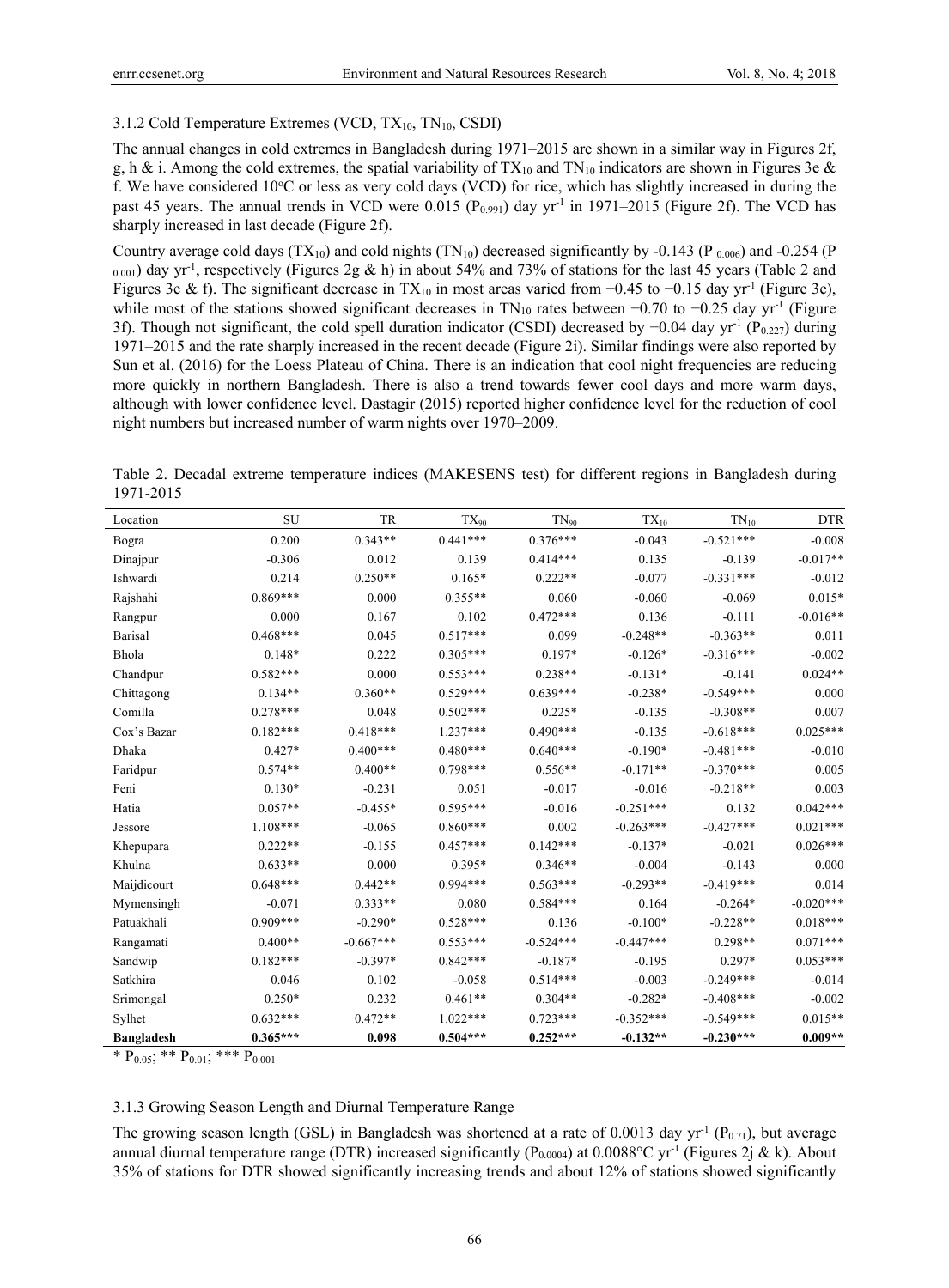decreasing trends. In southern part of the country, the coastal belt, the diurnal temperature is in increasing trend, and similar trends were found in Rangpur and Sylhet areas (Figure 3g). Our findings are the opposite of the report of Sun et al. (2016). It is most likely that there will be regional variability for increase in temperature (Maniruzzaman et al., 2017).

On an average, the increasing trends for warm extremes were larger than cold extremes. For example, the changes in annual trends for SU (0.389 day yr<sup>-1</sup>), TX<sub>90</sub> (0.520 day yr<sup>-1</sup>), TN<sub>90</sub> (0.267 day yr<sup>-1</sup>) and WSDI (0.147 day yr<sup>-1</sup>) were higher than VCD (0.015 day yr<sup>-1</sup>), TX<sub>10</sub> (-0.143 day yr<sup>-1</sup>), TN<sub>10</sub> (-0.254 day yr<sup>-1</sup>) and CSDI (0.015 day yr<sup>-1</sup>). These indicated that future crop agriculture is likely to be suffered from higher temperature induced loss processes in Bangladesh (Maniruzzaman et al., 2018; Basak et al., 2010).



Figure 3. Decadal spatial distribution of extreme temperature indices in Bangladesh during 1971 to 2015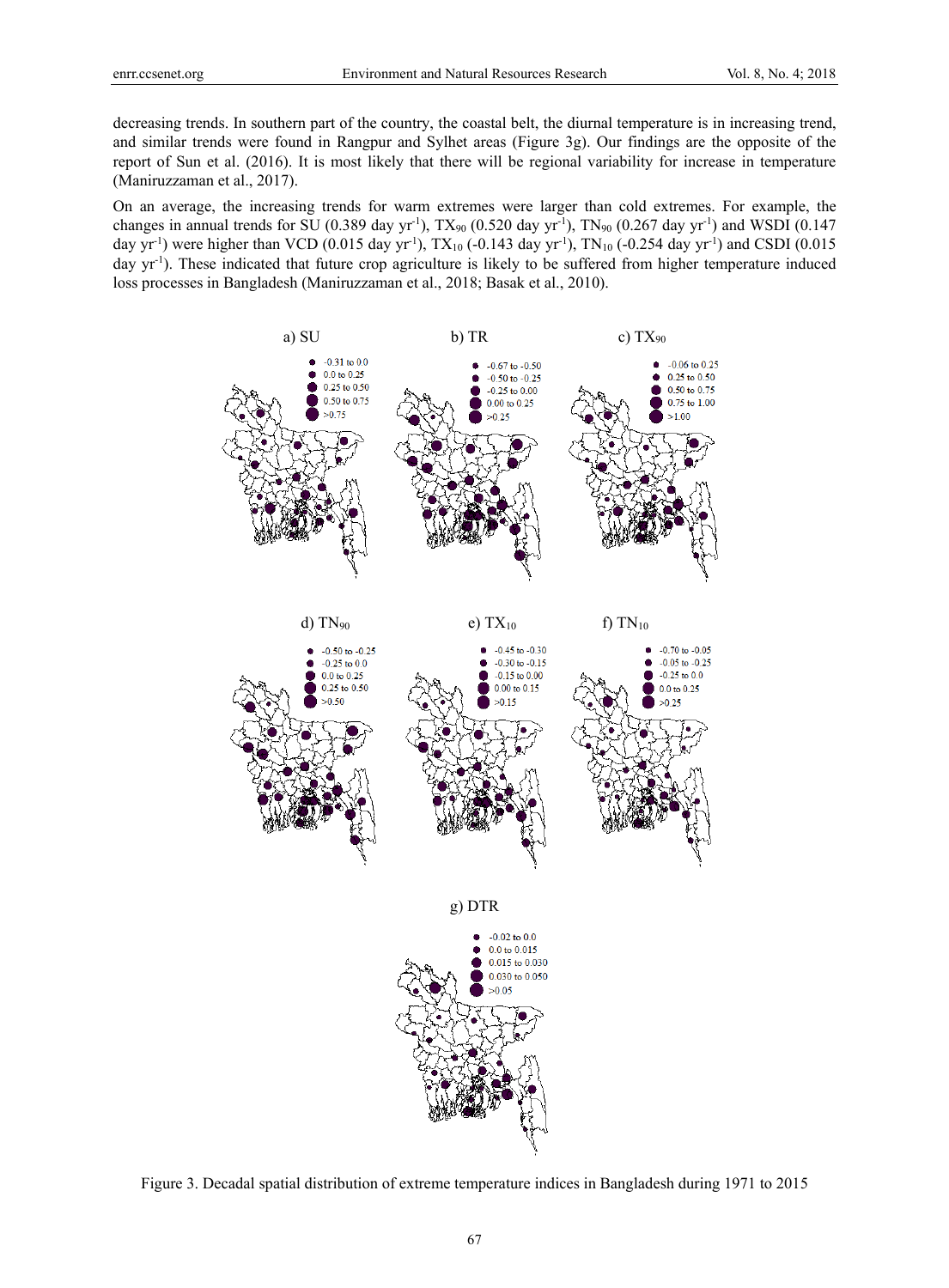## *3.2 Principal Component Analysis for Temperature Indices*

In this study, only two PCs Eigen values (5.16 and 1.64) were found >1.0 with the variance of 51.6% and 16.4%, respectively (Table 3 and Figure 4). Only the highly weighted variables (>0.70) were retained to include in the minimum data sets, MDS (Table 3). Thus, the bold-face values in Table 3 (TX $_{90}$ , WSDI, SU, TX<sub>10</sub>, TN $_{90}$ , and  $TN_{10}$  for PC-1, DTR for PC-2) were considered highly weighted eigen vectors and therefore were initially selected in the MDS. However, when more than one variable was retained under a particular PC, multivariate correlation matrix (Table 4) was used to determine the correlation coefficients between the parameters (Andrews et al., 2002). All the bold-faced and underlined temperature extreme parameters in Table 3 were selected in the final MDS.

|                                | Principal Component-1 | Principal Component-2 |
|--------------------------------|-----------------------|-----------------------|
| Eigen value                    | 5.16                  | 1.644                 |
| % Variance                     | 51.604                | 16.444                |
| Cumulative variance            | 51.604                | 68.048                |
| Eigen vector or factor loading |                       |                       |
| $TX_{90}$                      | 0.905                 |                       |
| <b>WSDI</b>                    | 0.839                 |                       |
| SU                             | 0.819                 | 0.387                 |
| $TX_{10}$                      | $-0.78$               |                       |
| $TN_{90}$                      | 0.77                  |                       |
| $TN_{10}$                      | $-0.707$              | 0.426                 |
| TR                             | 0.677                 |                       |
| <b>VCD</b>                     | $-0.456$              | 0.41                  |
| <b>DTR</b>                     | 0.491                 | 0.776                 |
| <b>CSDI</b>                    | $-0.597$              | 0.643                 |

Table 3. Results of principal component analysis (PCA)



Figure 4. Scree plot of principal component analysis

#### *3.3 Correlation Coefficients of Temperature Indices*

All warm extremes (SU, TR,  $TX_{90}$ , TN<sub>90</sub> and WSDI) showed positive insignificant correlation coefficients that range from 0.655 to 0.898 with mean annual temperature (TG) (Table 4). On the other hand, all cold extremes (VCD,  $TX_{10}$ ,  $TN_{10}$  and CDSI) were negatively correlated with mean annual temperature. Among cold extremes, VCD (-0.371) and CSDI (-0.433) were significantly correlated with the mean annual temperature. Besides, GSL was negative and insignificant (-0.073); while DTR showed significant positive correlation (0.453) with mean annual temperature. It is indicated that warm days had the strongest correlation with mean annual temperature (0.898). In addition, there were strong correlations among the warm indices and cold indices. For example, summer days (SU) were highly related with cold nights  $(TN_{10})$ , and the tropical night  $(TR)$  were significantly correlated with  $TN_{10}$  and cold spell duration indictor (CSDI). Warm days (TX<sub>90</sub>) were also significantly correlated with cold days  $(TX_{10})$  and CSDI. Among the warm extremes, warm night  $(TN_{90})$  and warm spell duration indicators (WSDI) were significantly correlated with  $TX_{10}$ ,  $TN_{10}$  and cold spell duration indicators (CSDI). Moreover, very cold days (<10°C) were significantly correlated with cold days (TX<sub>10</sub>), cold night (TN<sub>10</sub>) and CSDI and  $TX_{10}$  was highly correlated with  $TN_{10}$  (Table 4).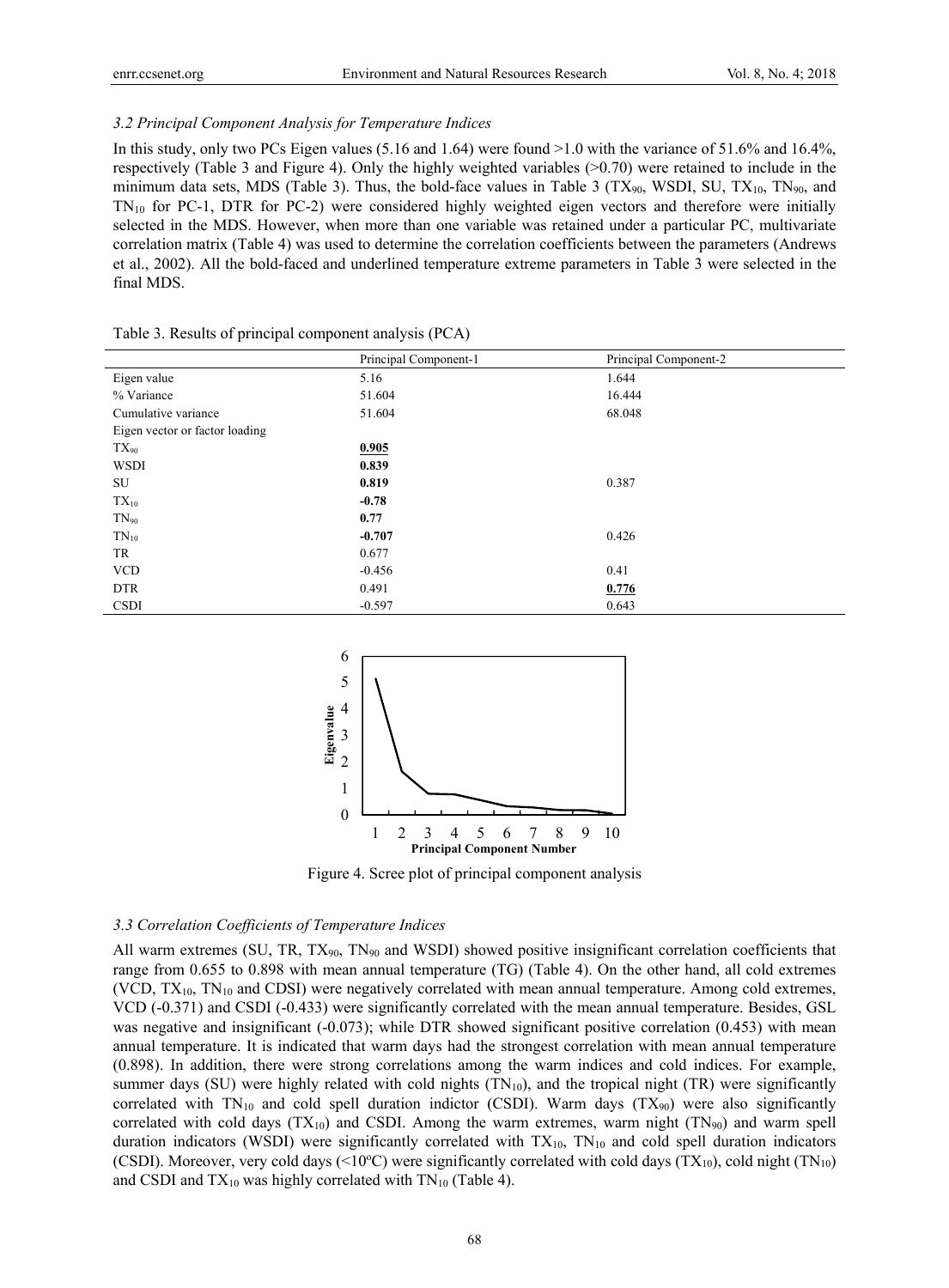|             | TG          | SU         | TR          | $TX_{90}$   | $TN_{90}$   | <b>WSDI</b> | <b>VCD</b> | $TX_{10}$  | $TN_{10}$ | <b>CSDI</b> | GSL   |
|-------------|-------------|------------|-------------|-------------|-------------|-------------|------------|------------|-----------|-------------|-------|
| TG          |             |            |             |             |             |             |            |            |           |             |       |
| SU          | 0.784       |            |             |             |             |             |            |            |           |             |       |
| TR          | 0.684       | $0.442***$ |             |             |             |             |            |            |           |             |       |
| $TX_{90}$   | 0.898       | 0.791      | $0.497***$  |             |             |             |            |            |           |             |       |
| $TN_{90}$   | 0.782       | 0.574      | 0.622       | 0.759       |             |             |            |            |           |             |       |
| <b>WSDI</b> | 0.655       | 0.694      | 0.260       | 0.780       | $0.521***$  |             |            |            |           |             |       |
| <b>VCD</b>  | $-0.371*$   | $-0.167$   | $-0.277$    | $-0.238$    | $-0.226$    | $-0.277$    |            |            |           |             |       |
| $TX_{10}$   | $-0.772$    | $-0.636$   | $-0.584$    | $-0.566***$ | $-0.384***$ | $-0.424***$ | $0.336*$   |            |           |             |       |
| $TN_{10}$   | $-0.642$    | $-0.363*$  | $-0.451***$ | $-0.616$    | $-0.527***$ | $-0.493***$ | $0.402***$ | $0.396***$ |           |             |       |
| <b>CSDI</b> | $-0.433***$ | $-0.170$   | $-0.400***$ | $-0.452***$ | $-0.445***$ | $-0.377*$   | $0.374*$   | 0.185      | 0.588     |             |       |
| GSL         | $-0.073$    | 0.030      | 0.029       | $-0.082$    | $-0.093$    | $-0.039$    | $-0.075$   | $-0.028$   | 0.188     | 0.024       |       |
| <b>DTR</b>  | $0.453***$  | 0.637      | 0.069       | 0.568       | 0.059       | $0.414***$  | 0.073      | $-0.591$   | $-0.107$  | 0.178       | 0.043 |

Table 4. Correlation coefficients of extreme temperature indices in Bangladesh between 1971 and 2015

\* Significant at the 0.05 level, \*\* Significant at the 0.01 level and \*\*\* Significant at the 0.001 level

*3.4 Impact of Extreme Temperature Events on Rice Yields* 

The relationship between rice yields and temperature extremes were established based on the MDS selected from PCA. Seasonal grain yield of rice showed increasing trends with SU, TX90, TN90 and WSDI (Figure 5). *Boro* rice crop might have got favourable temperature during early growth stages. Since this crop is generally established during last week of December to first week of January, it exposed to minimum temperature of 7.2–12.8°C and maximum temperature in the range of  $23.9-31.1^{\circ}$ C. Temperature in the range of  $15-30^{\circ}$ C is congenial for rice growth and development (Krishnan et al., 2011). However, spikelet sterility takes place if temperature exceeds 35°C during flowering time and thus grain yield reduces (Kim et al., 1996). Rice production in Bangladesh is increasing (Maniruzzaman et al., 2017) because of technological advancements like use of quality seeds, better water and fertilizer managements and cultural practices, etc. Moreover, there could be cooling effects of irrigation and rainfall. Evaporative cooling (Bonfils & Lobell, 2007) play an important role in minimizing higher temperature effects. Siebert et al. (2014) also showed that irrigated crops can have 2°C less canopy temperature than non-irrigated conditions. These also indicated that warm extreme indices and the timing of extreme parameters had little influence on the harmful effects on rice production.





Figure 5. Effect of warm extreme indices on rice yields in different seasons of Bangladesh during 1971-2015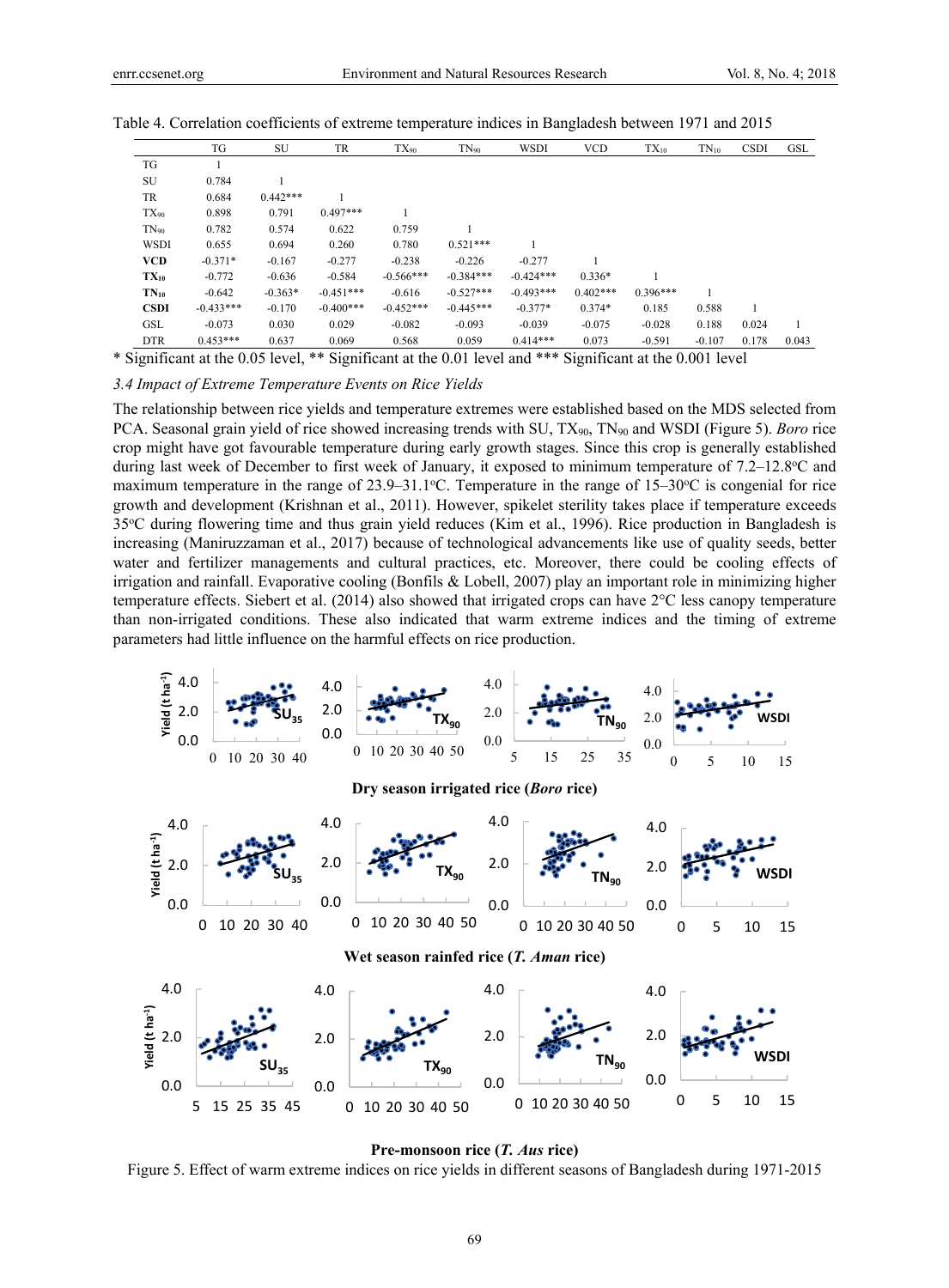All seasonal rice yields were in decreasing trend with  $TX_{10}$  and  $TN_{10}$ , whereas it was in increasing trend with diurnal temperature range (Figure 6). At higher temperature respiratory loss increases and so does grain yield reduction takes place. Peng et al. (2004) reported that grain yield declined by 10% for each 1°C increase in minimum temperature during dry season. Under elevated temperature of 2°C and 4°C, grain yield reductions could be 13.3 and 23 percent compared to ambient temperature (Rani & Maragatham 2013; Maniruzzaman et al., 2018). Sarker et al. (2012) also showed that maximum and minimum temperature had statistically significant adverse effect on *Boro* rice yield. The country could experience an increase in average temperature of 1.4°C or more during 2050 and beyond (Biswas et al., 2017); rice production is likely to decline by 8-17% (IPCC, 2007). The possibility is that temperature extremes existed for short period of time in which period rice plants might not be in vulnerable growth stages like panicle initiation, reduction division or grain filling.



#### **Pre-monsoon rice (***T. Aus* **rice)**

Figure 6. Effect of cold extreme indices and diurnal temperature range on seasonal rice yields of Bangladesh during 1971-2015

Most of the studied indices showed either positive or negative relationship with seasonal rice yield and thus it is difficult to know which variables are determining the change in crop yields. For example,  $TN_{10}$  was significantly correlated with SU, TR,  $TN_{90}$ , WSDI and VCD. This leads to an interesting question- which extreme event primarily affects crop yield or is there a combination of extreme indices that dictates increase or decrease in rice yield?

Grain yield of a crop depends on many factors. So, only temperature extremes can't explain its variability. Other variables, such as soil texture, soil pH, soil depth, salinity, genotypes, etc. also influence grain yields that are not considered in this study. It is possible that those variables were influential than short term extreme events. We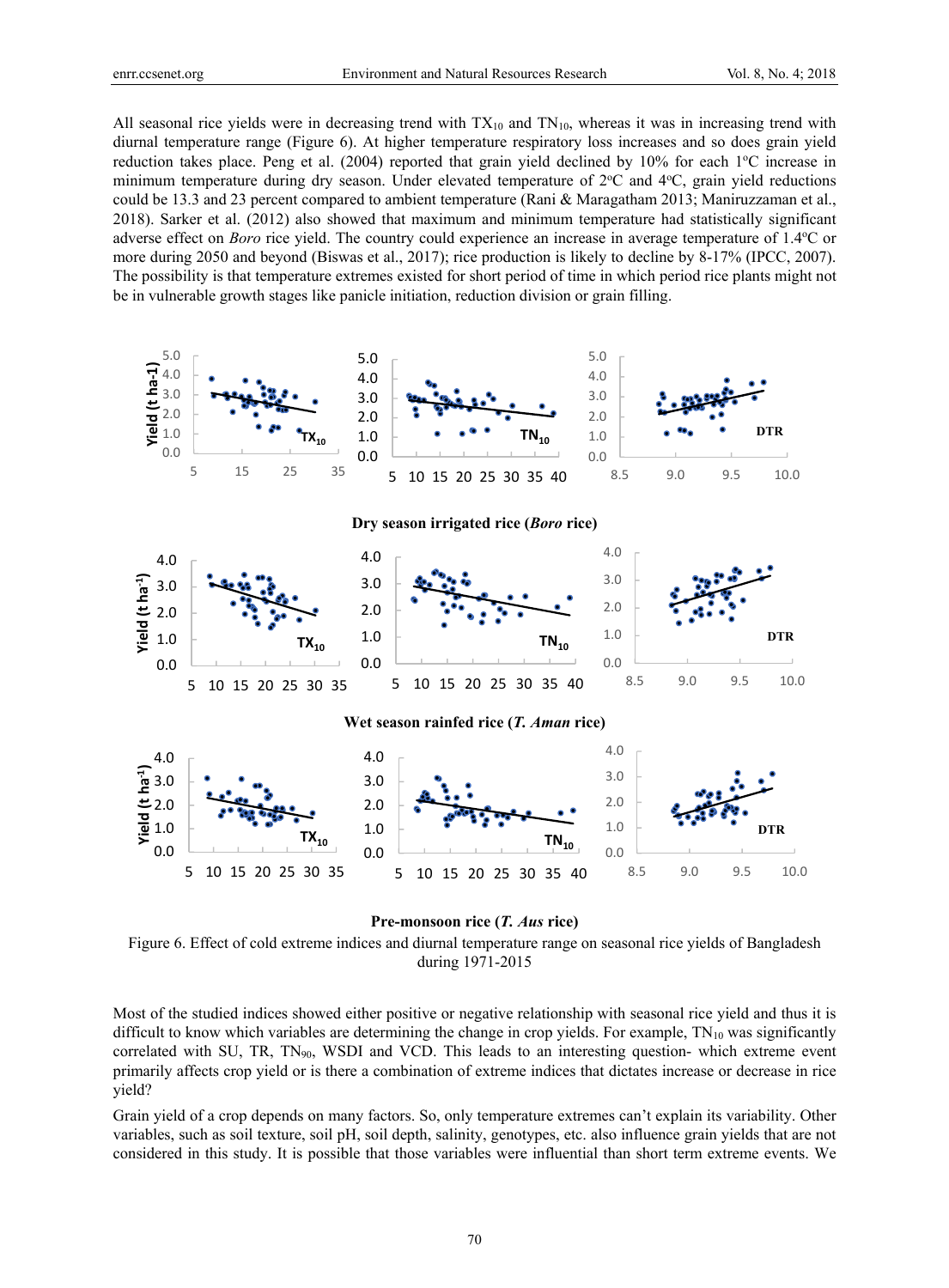have employed stepwise multiple regression analyses based on the MDS selected from PCA and final equations for rice yield for different seasons were as follows:

- i)  $Boro, Y = -4.6277 + 0.0073SU + 0.0175TX_{90} 0.0098TN_{90} + 0.0190WSDI + 0.117TX_{10} 0.0099TN_{10} + 0.0190WSDI$  $0.7338$ DTR; R<sup>2</sup> =  $0.32*$
- ii) *T. Aman*, Y = 0.7807 0.0088SU + 0.0425TX<sub>90</sub> 0.0024TN<sub>90</sub> 0.0196WSDI 0.0145TX<sub>10</sub> 0.0090TN<sub>10</sub> +  $0.3531$ DTR; R2 = 0.47\*\*
- iii)  $T. \text{Ans, Y} = -1.8106 + 0.0097S \text{U} + 0.0407 \text{TX}_{90} 0.0161 \text{TN}_{90} 0.0032 \text{WSDI} + 0.0194 \text{TX}_{10} 0.0094 \text{TN}_{10} + 0.0194 \text{TX}_{10}$  $0.3037$ DTR; R2 =  $0.57**$

Predicted *Boro* rice yield was in poor agreement with the observed yield (Figure 7a). Our analyses indicate that decrease in TN90 and TN10 will play a vital role in reducing *Boro* rice yield in future. But, the DTR is highly influencing factor followed by WSDI for increasing *Boro* rice production. The model has an F-value of 2.49 with a p-value of 0.034 indicating that the overall model result was statistically significant at 5% level of probability and 32% of variations in *Boro* rice yields can be explained by climatic variables, although none of the extreme values were significant based on the p-values.

Predicted yield of *T. Aman* rice was also in poor agreement with the observed yield (Figure 7b). It was found that most of the extreme parameters (SU, TN<sub>90</sub>, WSDI, TX<sub>10</sub> and TN<sub>10</sub>) were insignificant but will negatively influence *T. Aman* rice yield in future. The DTR is highly influencing factor followed by  $TX_{90}$  for increasing *T*. *Aman* rice production. The overall model result was statistically significant at 1% level of probability (F-value 4.65,  $P_{0.0008}$ ) and 47% of the yield variations can be explained by the climatic variables; but none of the extreme values were significant based on the p-values.

Predicted *T. Aus* rice yield was in close agreement with the observed yield (Figure 7c). In this season, TN<sub>90</sub>, WSDI and TN<sub>10</sub> influenced *T. Aus* yield negatively. But, the DTR was highly influencing factor followed by TX90 and TX10 for increasing *T. Aus* rice production. The overall model result was statistically significant at 1% level of probability (F-value 7.12,  $P_{0.00002}$ ) and 57% of the yield variations can be explained by the climatic variables. None of the extreme values were significant based on the p-values.

Based on regression model, both predicted and observed yields were increasing (Figure 6) might be because of adoption of high yielding varieties, improved cultural practices, and ensure irrigation facilities during *Boro* rice growing season and supplemental irrigation at *T. Aman* and *T. Aus* seasons. To sustain *Boro* rice productivity, there is a need to identify suitable adaptation strategies, viz. Optimum sowing/transplanting window for specific region of the country, choice of suitable variety, adoption of appropriate water and nutrients management strategies, and adoption of appropriate resource conservation technologies. For this purpose, the use of INFOCROP, DSSAT models are to be integrated with relational layers of bio-physical and socio-economic aspects. We have started using these simulation tools for evaluating the impact of climate change and its variability on soil and crops' productivity and suggesting suitable mitigation and adaptation strategies for agri-sustenance.

## **4. Conclusions**

We have determined the magnitudes of 11 extreme temperature indices for Bangladesh and their relationships were investigated with grain yields of rice for three different growing seasons. All warm extreme temperature-based indices showed increasing warming trends and all cold extreme indices except very cold days showed significantly decreasing trends in Bangladesh during 1971-2015. Furthermore, the magnitudes in trends of the warm extremes were larger than cold extremes. All warm extremes showed positive correlations and all cold extremes were negatively correlated with the mean annual temperature. Warm extremes showed positive effects on rice grain yields but cold extremes negatively influenced it. In general, changes in cold nights and warm nights will be the causes of rice yield reduction Bangladesh in future than other tested extreme events.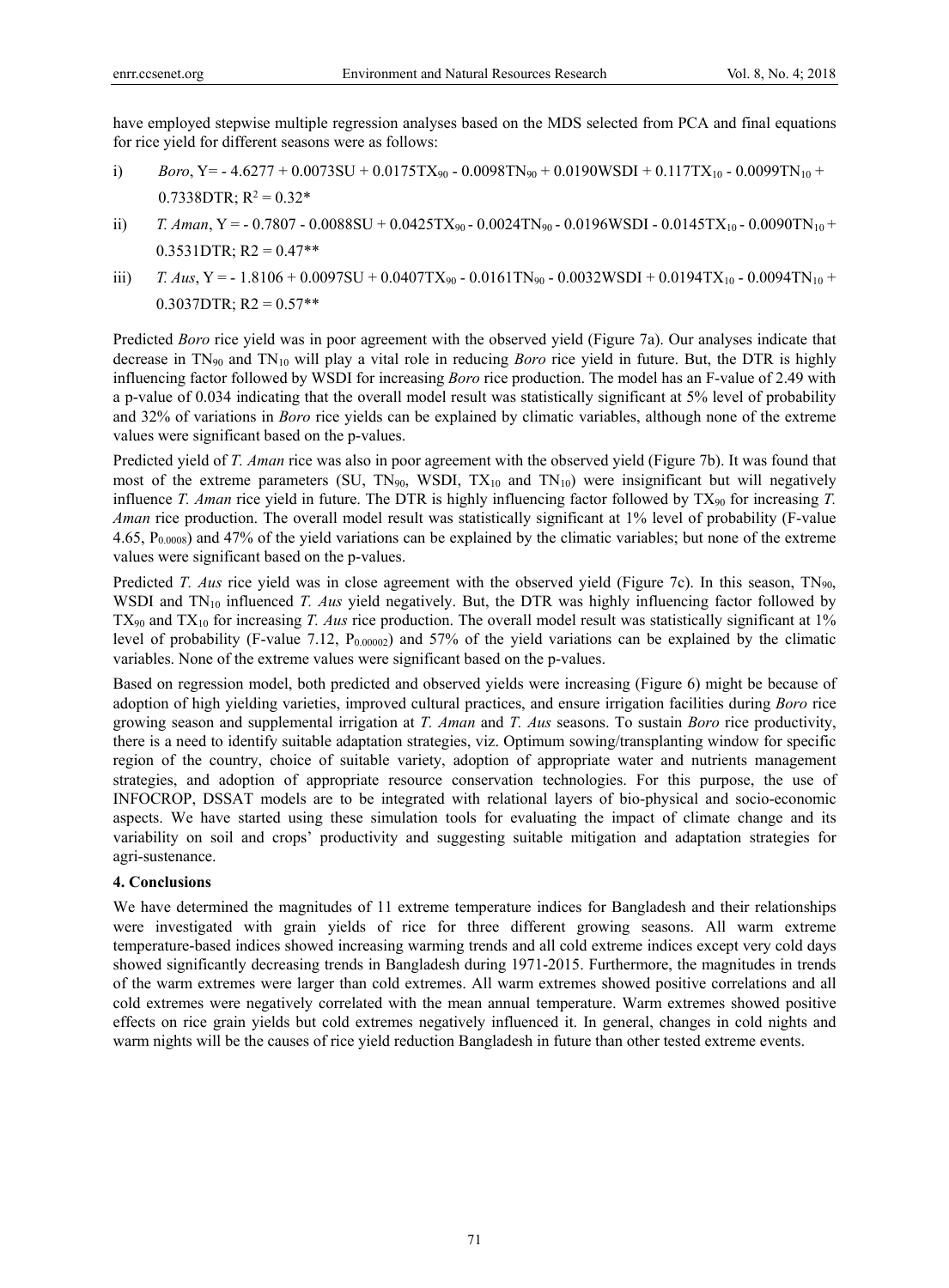

Figure 7. Relationships of predicted and observed grain yields of in different growing seasons of Bangladesh during 1971-2015

### **Acknowledgments**

The authors acknowledge the Modelling Climate Change on Agriculture Project (CRP-II, KGF) for funding this study. This finding is the outcome of the collaborative research of BRRI, BARI and BSMRAU.

### **References**

- Aguilar, E., Aziz Barry, A., Brunet, M., Ekang, L., Fernandes, A., Massoukina, M., Mbah, J., Mhanda, A., Do Nascimento, D., & Peterson, T. (2009). Changes in temperature and precipitation extremes in western central Africa, Guinea Conakry, and Zimbabwe, 1955–2006. *J Geophys Res Atmos* (1984–2012), 114 (D2).
- Alexander, L., Zhang, X., Peterson, T., Caesar, J., Gleason, B., Klein Tank, A., Haylock, M., Collins, D., Trewin, B., & Rahimzadeh, F. (2006). Global observed changes in daily climate extremes of temperature and precipitation. *J Geophys Res Atmos* (1984–2012), 111 (D5).
- Andrews, S. S., & Carroll, C. R. (2001). Designing a soil quality assessment tool for sustainable agroecosystem management. *Ecological Applications, 11*, 1573–1585.
- Andrews, S. S., Karlen, D. L., & Mitchell, J. P. (2002). A comparison of soil quality indexing methods for vegetable production systems in northern California. *Agric Ecosyst Environ*, 90, 25–45.
- Armenise, E., Redmile-Gordon, M. A., Stellacci, A. M., Ciccarese, A., & Rubino, P. (2013). Developing a soil quality index to compare soil fitness for agricultural use under different managements in the Mediterranean environment. *Soil Tillage Res, 130*, 91–98.
- Basak, J. K., Ali, M. A., Islam, M. N., & Rashid, M. A. (2010). Assessment of the effect of climate change on *Boro* rice production in Bangladesh using DSSAT model. *J Civ Eng, 38*, 95–108.
- BBS (Bangladesh Bureau of Statistics). (2016). Yearbook of Agricultural Statistics-2014, Ministry of Planning. Government of the People Republic of Bangladesh, Dhaka, 390p.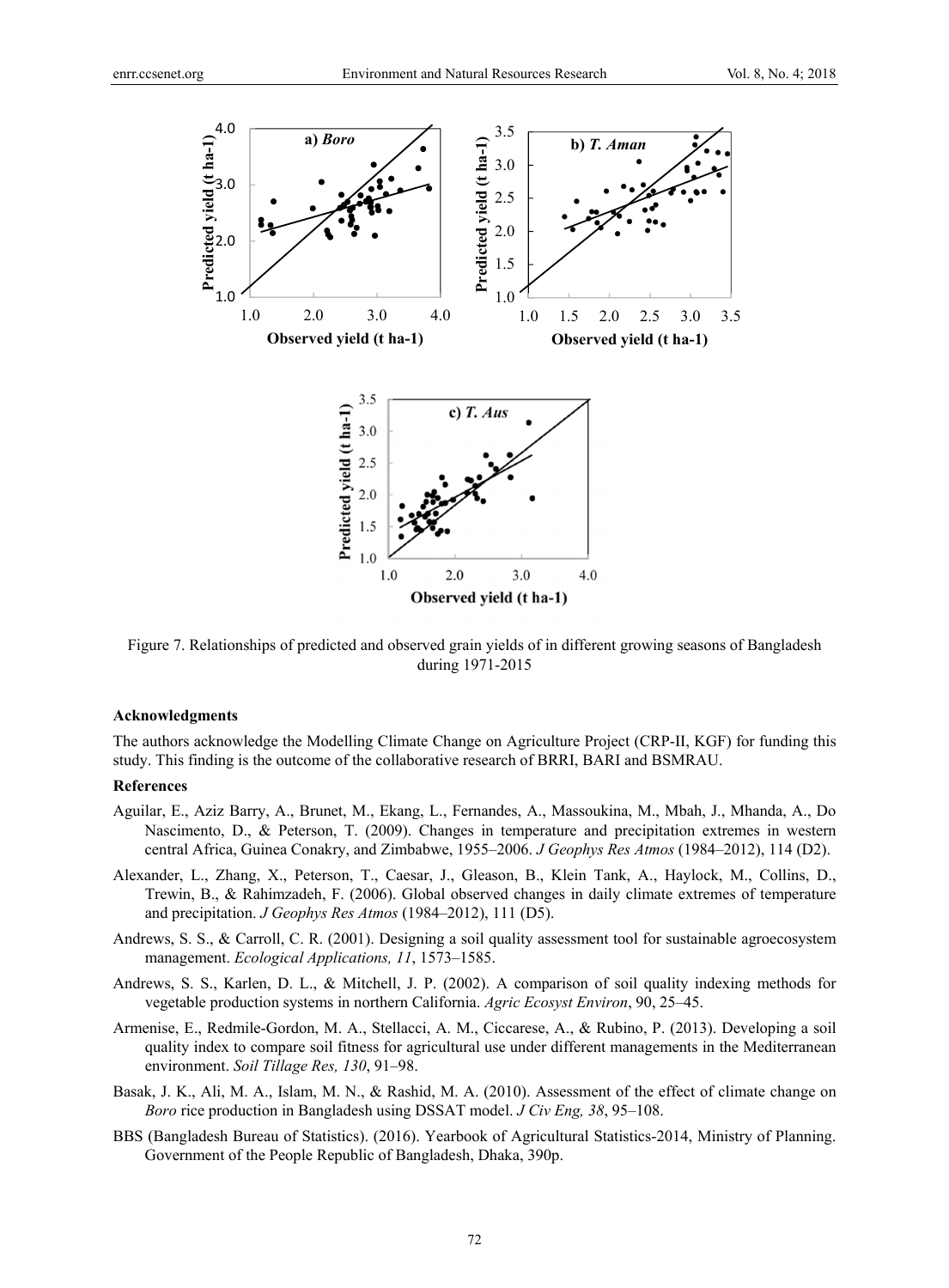- Biswas, J. C., Maniruzzaman, M., Naher, U. A., Haque, M. M., Hossain, M. B., Rahman, M. M., … Furuya, J. (2017). Future climate change scenarios and anticipated performance of major cereals in Bangladesh. *Intl J Agric Environ Res, 3*(6), 4123-4148.
- Bonfils. C., & Lobell, D. (2007). Empirical evidence for a recent slowdown in irrigation-induced cooling. *Proc Natl Acad Sci, USA, 104*, 13582–7.
- Dastagir, M. R. (2015). Modeling recent climate change induced extreme events in Bangladesh: A review. *Weather and Climate Extremes, 7*, 49-60.
- Deryng, D., Conway, D., Ramankutty, N., Price, J., & Warren, R. (2014). Global crop yield response to extreme heat stress under multiple climate change futures. *Environ Res Lett, 9*, 034011.
- Haylock, M. R., Peterson, T., Alves, L., Ambrizzi, T., Anunciação, Y., Baez, J., Barros, V., Berlato, M., Bidegain, M., & Coronel, G. (2006). Trends in total and extreme South American rainfall in 1960–2000 and links with sea surface temperature. *J Clim, 19*(8), 1490–1512.
- Hossain, M. B., Rahman, M. M., Biswas, J. C., Miah, M. M. U., Akhter, S., Maniruzzaman, M., Choudhury, A. K., Ahmed, F., Shiragi, M. H. K., & Kalra, N. (2017). Carbon mineralization and carbon dioxide emission from organic matter added soil under different temperature regimes. *Intl J Recycl Organic Waste Agric,* https://doi.org/10.1007/s40093-017-0179-1
- IPCC. (2007). *Climate Change 2007: The Physical Science Basis*. Summary for Policymakers. Contribution of the Working Group Ito the Fourth Assessment Report of the Intergovernmental Panel on Climate Change. Cambridge University Press, Cambridge.
- Kendall, M. G. (1975). *Rank Correlation Methods*. Griffin: London, UK.
- Kharin, V. V., Zwiers, F. W., Zhang, X., & Hegerl, G. C. (2007). Changes in temperature and precipitation extremes in the IPCC ensemble of global coupled model simulations. *J Clim, 20*(8), 1419–1444.
- Kim, H. Y., Horie, T., Nakagawa, H., & Wada, K. (1996). Effects of elevated CO<sub>2</sub> concentration and high temperature on growth and yield of rice. II. The effect of yield and its component of Akihikari rice. *Jpn J Crop Sci, 65*, 644–651.
- Knox, J., Hess, T., Daccache, A., & Wheeler, T. (2012). Climate change impacts on crop productivity in Africa and South Asia. *Environ Res Lett, 7*, 034032.
- Krishnan, P., Ramakrishnan, B., Raja Reddy, K., & Reddy, V. R. (2011). High Temperature Effects on Rice Growth, Yield, and Grain Quality. *In* Donald L Sparks, editor: *Advances in Agronomy, 111*, 87-206.
- Li, Q., Xu, M. X., Liu, G. B., Zhao, Y. G., & Tuo, D. F. (2013). Cumulative effects of a 17-year chemical fertilization on the soil quality of cropping system in the Loess Hilly Region, China. *J Plant Nutrition and Soil Sci, 176*, 249–259.
- Li, F., Zhang, G., & Xu, Y. J. (2014). Spatiotemporal variability of climate and streamflow in the Songhua River Basin, northeast China. *J Hydrol, 514*, 53–64.
- Liu, W., Zhang, M., Wang, S., Wang, B., Li, F., & Che, Y. (2013). Changes in precipitation extremes over Shaanxi Province, north-western China, during 1960–2011. *Quat Int, 313–314*, 118–129.
- Lobell, D. B., Roberts, M. J., Schlenker, W., Braun, N., Little, B. B., Rejesus, R. M., & Hammer, G. L. (2014). Greater sensitivity to drought accompanies maize yield increase in the US mid-west. *Science, 344*, 516–9. https://doi.org/10.1126/science.1251423
- Lobell, D. B., Schlenker, W., & Costa-Roberts, J. (2011). Climate trends and global crop production since 1980. *Science, 333*, 616–620. https://doi.org/10.1126/science.1204531
- Lobell, D. B., Sibley, A., Ortiz-Monasterio, J. I. (2012). Extreme heat effects on wheat senescence in India. *Nat Clim Change*, 2186–9.
- Maniruzzaman, M., Biswas, J. C., Hossain, M. B., Haque, M. M., Naher, U. A., Choudhury, A. K., Akhter, S., Ahmed, F., Sen, R., Ishtiaque, S., Rahman, M. M., & Kalra, N. (2018). Effect of Elevated Air Temperature and Carbon Dioxide Levels on Dry Season Irrigated Rice Productivity in Bangladesh. *American J of Plant Sci, 9*, 1557-1576. https://doi.org/10.4236/ajps.2018.97114
- Maniruzzaman, M., Muttaleb, M. A., Choudhury, A. K., Akhter, S., Ahmed, F., Aziz, M. A., Rahman, M. M., Miah, M. M., Biswas, J. C., Hamid, M. A., & Kalra, N. (2017). Characterization of Inter-seasonal Climatic